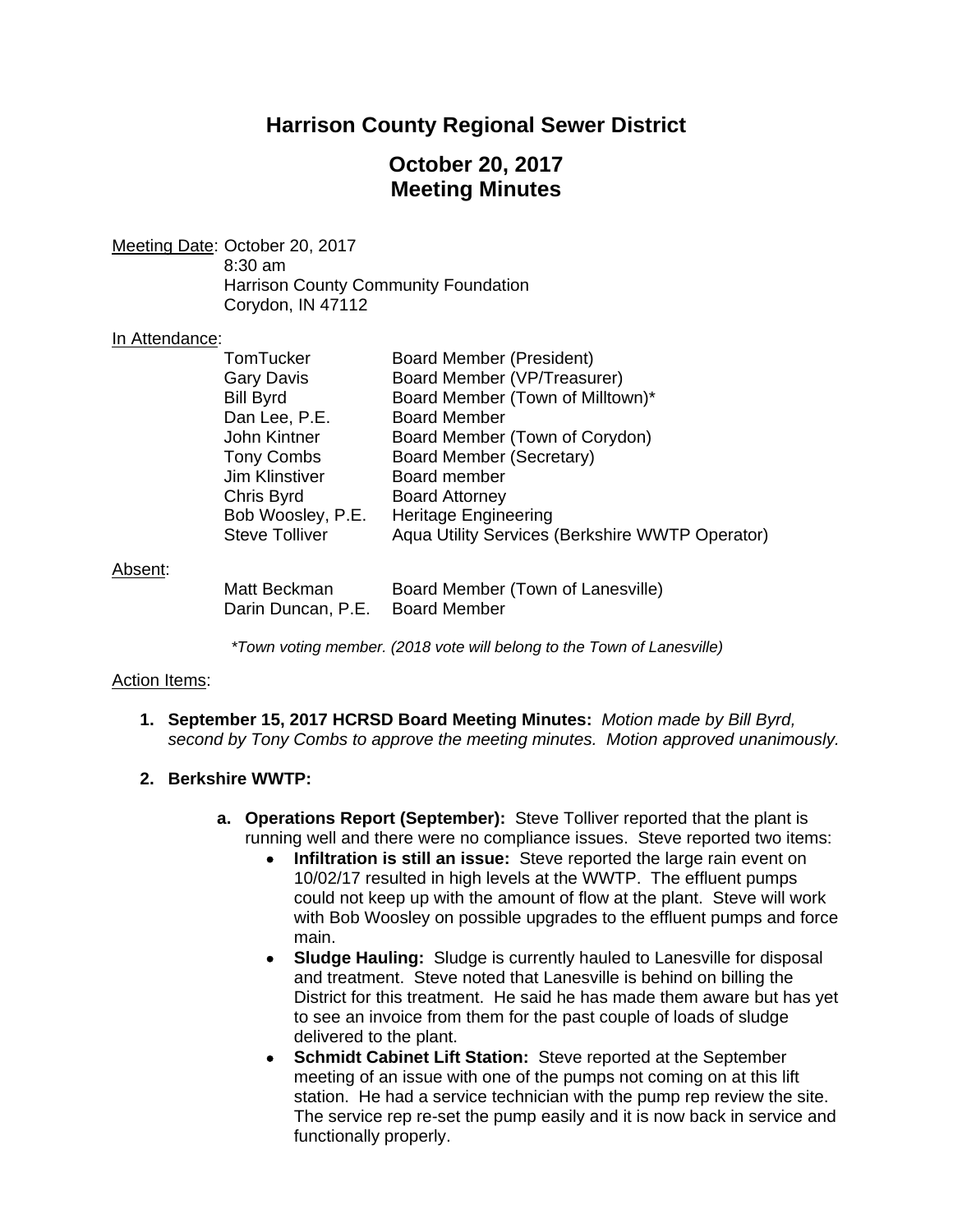No further items reported. *A motion was made by Tony Combs, second by Bill Byrd to accept the September Operations Report. Motion approved unanimously.* 

## **3. Treasurers Report:**

- **a.** *Motion made by Tony Combs, second by Bill Byrd to approve the September Treasurer's Report. Motion approved unanimously.*
- **b.** *Motion made by Gary Davis, second by Dan Lee to pay the following claims. Motion approved unanimously.*

### *District Checking Account:*

| i. Harrison REMC-WWTP electric service            | \$1,507.76 |
|---------------------------------------------------|------------|
| ii. Duke Energy – lift station electric service   | \$26.51    |
| iii. Aqua Utility Services - WWTP Op. & LS Maint. | \$3,259.05 |
| iv. Town of Corydon - Sept Sewer bills            | \$6,225.72 |
| v. Heritage Eng. - retainer/website/permits       | \$884.75   |
|                                                   |            |

**c.** *Motion made by Tony Combs, second by Gary Davis to pay the following claim (this claim to be paid from the District's County funds, account no. 3032): Heritage Engineering \$150.00. Motion approved unanimously.* This claim was for work performed as part of the District Long Range Plan Update.

## **4. Other Items:**

- **a. Poplar Trace Subdivision:** Bob Woosley reported revised plans were submitted by the Developer's engineer and were approved. All lots are now being served by sanitary sewer. There are a total of 73 proposed lots. Bob has made the Developer aware of the requirements for connection to the system (application must be submitted and capacity fees paid).
- **b. Schmidt Cabinet Standing Water Issue:** Bob Woosley provided an update to the Board on a standing water issue reported by Schmidt Cabinet. Jonnie Schmidt called Danny Schroeder (Harrison County Health Department) to voice a concern regarding a large amount of standing water on her property. Schmidt Cabinet mows the property along the east side of their facility and immediately behind the Village Pub. Jonni Schmidt called and stated the area has gotten more and more wet over time and they are now no longer able to mow it. Steve and Bob made an immediate site visit to determine if the District's sanitary sewer system were at fault. Steve took a sample of the standing water. Based on a field review it was determined the District's sewer system is functioning properly and has not contributed to the standing water issue. The sample Steve obtained tested positive for e-coli. The Village Pub and Fire Department are not connected to the District's sanitary sewer lines. The area of the standing water is in close proximity to the Village Pub's lateral field. Bob reported immediately to Danny the results found. Bob informed Danny this was not a District issue. Danny will follow up with Jonni to determine the next steps. It is unknown the source of the standing water but it may be: Village Pub's septic system and laterals are no longer functioning properly, the nearby lagoon is leaking, an underground spring, or the abandonment of the golf course downstream has resulted in less stormwater storage downstream thus causing water to back up. Any or all of these items